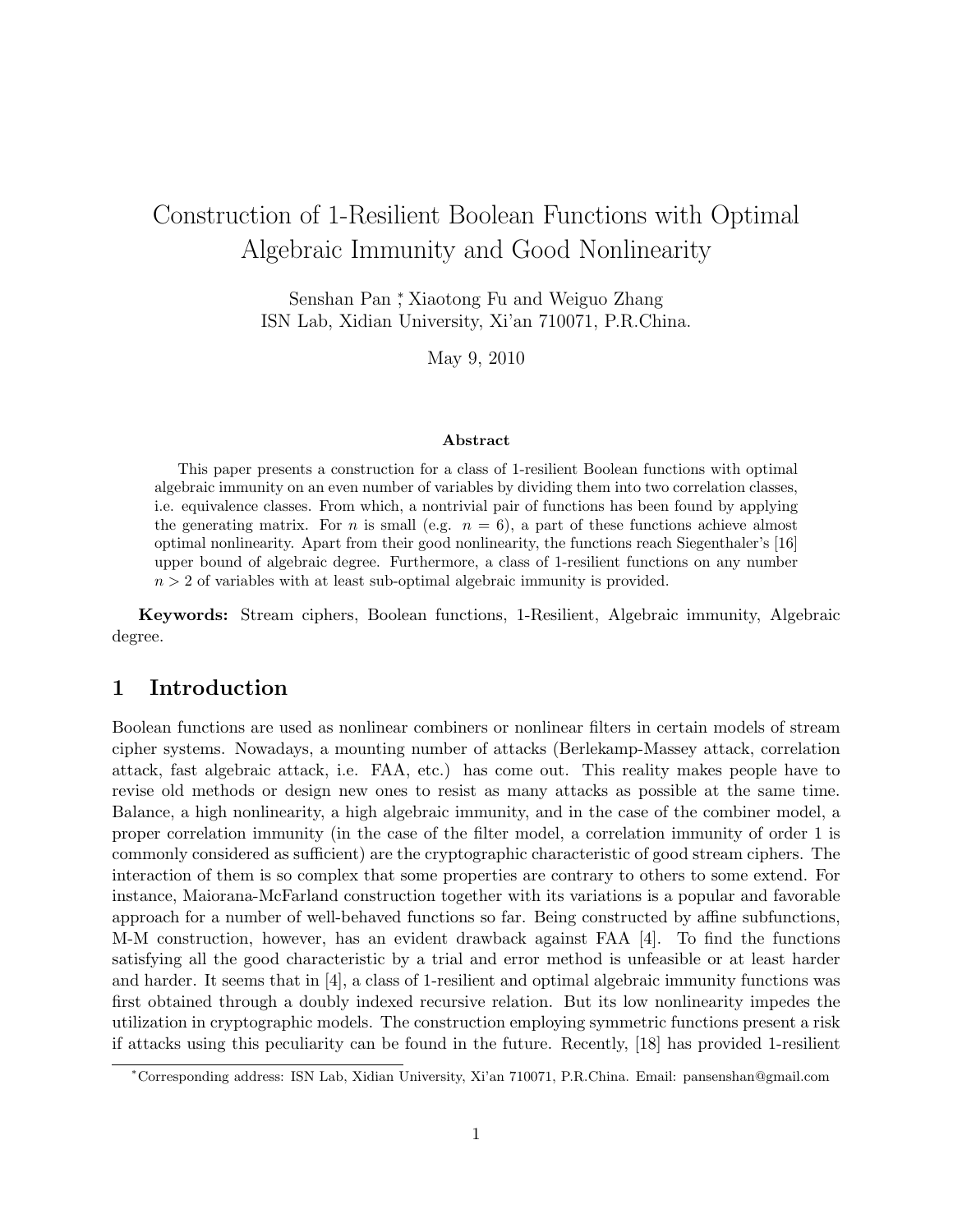functions with maximum degree and optimal algebraic immunity by a primary construction, when the number of variables *n* only equals to  $6,8,10,12$ . Bars and Viola in [1] are trying to find a complete combinatorial characterization and thence to good random generation algorithms for well-behaved functions. Being a first step towards their extremely tough direction, the work of [1] is interesting and admiring.

In this paper we propose a construction method to design 1-resilient Boolean functions on even number variables  $(n \geq 3)$ , which retain properties of the maximum degree and optimal algebraic immunity as the ones in [20]. The constructions provided in Section 3 reveal a good adaptability: a function with higher nonlinearity can be obtained merely by finding the base function with improved nonlinearity without of the change of generating methods. Besides, using the best example in [20], we find a part of the functions with almost optimal nonlinearity.

The organization of this paper is as follows. In Section 2, the basic concepts and notions are presented. In Section 3, we present a secondary construction (i.e. Siegenthaler's construction) by concatenating two balanced Boolean functions  $f, g$  with odd variables  $n$ , where  $deg(f) = n - 1$ ,  $AI(f) = (n+1)/2, g \in \hat{H}_f$  (cf. section 2). Our concrete realization is given in Section 4 by introducing the functions in [20]. In Section 5, a larger class of functions with sub-optimal algebraic immunity on any number  $(\geq 2)$  of variables. Finally, section 6 concludes the paper.

## **2 Preliminary**

A Boolean function  $f(x)$  is a function from  $\mathbb{F}_2^n$  to  $\mathbb{F}_2$ , where  $x = (x_1, \dots, x) \in \mathbb{F}_2^n$  and  $\mathbb{F}_2^n$  is the vector space of tuples of elements from  $\mathbb{F}_2$ . To avoid confusion with the additions of integers in  $\mathbb{R}$ , denoted by  $+$  and  $\Sigma_i$ , we deliberately denote the additions over  $\mathbb{F}_2$  by  $\oplus$  and  $\bigoplus_i$  for the purpose of arousing readers' attention.  $f(x)$  is generally represented by its algebraic normal form  $(ANF)$ :

$$
f(x) = \bigoplus_{u \in \mathbb{F}_2^n} \lambda_u(\prod_{i=1}^n x_i^{u_i})
$$
\n(1)

where  $\lambda_u \in \mathbb{F}_2$ ,  $u = (u_1, \dots, u_n)$ . The algebraic degree of  $f(x)$ , denoted by  $deg(f)$ , is the maximal value of  $wt(u)$  such that  $\lambda_u \neq 0$ , where  $wt(u)$  denotes the Hamming weight of *u*.

We denote  $LT(f) = ct$  as the leading term of f,  $LM(f) = t$  the leading monomial and  $LC(f) = c$ the leading coefficient, where  $c \in \mathbb{F}_2$  and t is a monomial of  $\mathbb{F}_2[x_1, \dots, x_n]/(x_1^2 + x_1, \dots, x_n^2 + x_n)$ . Apparently,  $LC(f) = 1$  and  $LT(f) = LM(f) = t$  as  $f \in \mathbb{F}_2^n$ . *f* is called an affine function when  $deg(f) = 1$ . An affine function with constant term equal to zero is called a linear function. Any linear function on  $\mathbb{F}_2^n$  is denoted by:

$$
\omega\cdot x=\omega_1x_1\oplus\cdots\oplus\omega_nx_n,
$$

where  $\omega = (\omega_1, \dots, \omega_n)$ ,  $x = (x_1, \dots, x_n) \in \mathbb{F}_2^n$ . The Walsh spectrum of  $f \in \mathcal{B}_n$  in point  $\omega$  is denoted by  $W_f(\omega)$  and calculated by

$$
W_f(\omega) = \sum_{x \in \mathbb{F}_2^n} (-1)^{f(x) \oplus \omega \cdot x}.
$$
 (2)

 $f \in \mathcal{B}_n$  is said to be balanced if its output column in the truth table contains equal number of 0's and 1's (i.e.  $W_f(0) = 0$ ).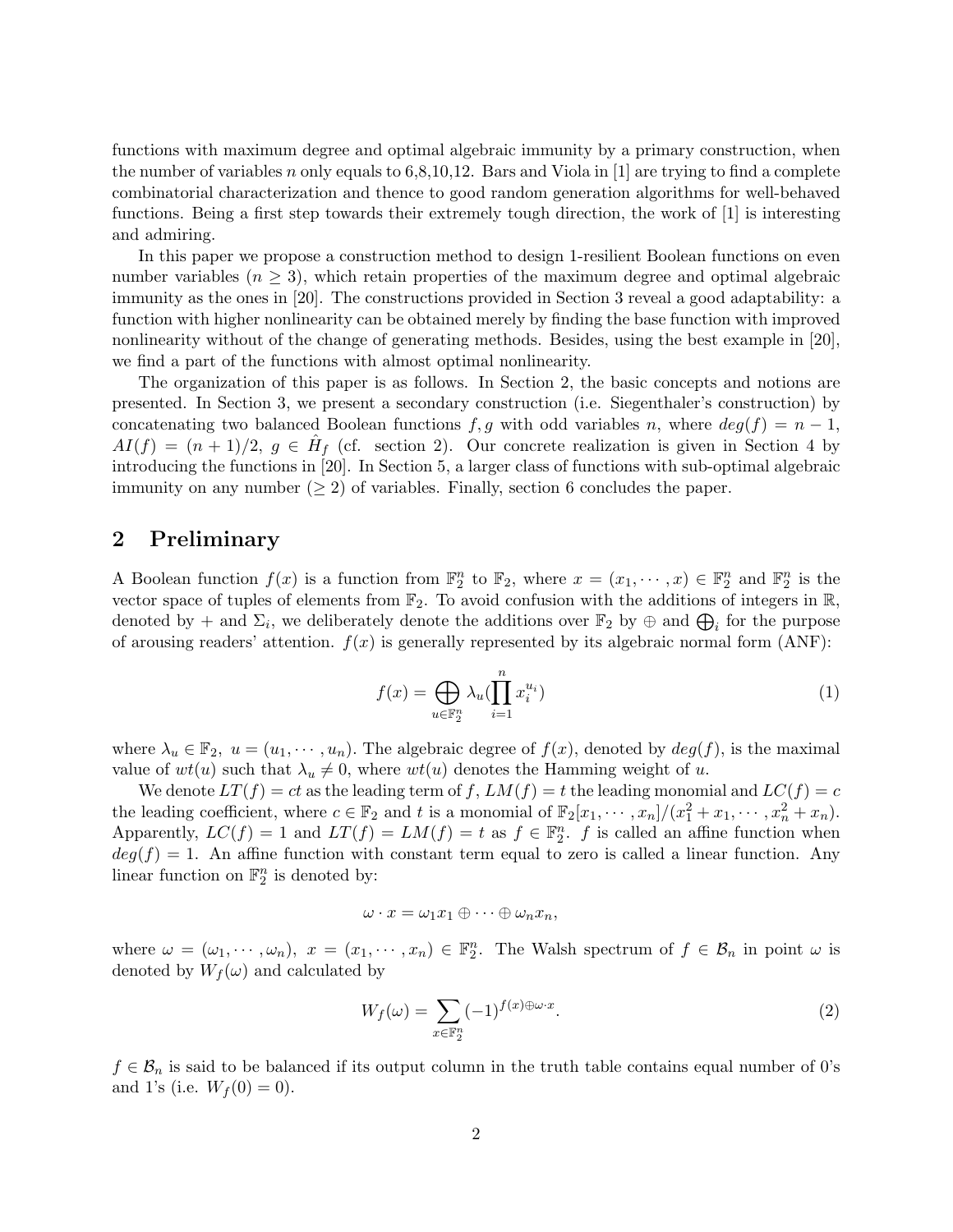In [19], a spectral characterization of resilient functions has been presented.

*Lemma 1:* A *n*-variable Boolean function is *m*-resilient if and only if its Walsh transform satisfies

$$
W_f(\omega) = 0, \text{ for } 0 \le wt(\omega) \le m, \omega \in \mathbb{F}_2^n. \tag{3}
$$

The Hamming distance between two *n*-variable Boolean functions  $f$  and  $\rho$  is denoted by

$$
d(f,\rho) = \{x \in \mathbb{F}_2^n : f(x) \neq \rho(x)\}.
$$

The set of all affine functions on  $\mathbb{F}_2^n$  is denoted by  $A(n)$ . The nonlinearity of a Boolean function  $f \in \mathcal{B}_n$  is its distance to the set of all affine functions and is defined as

$$
N_f = \min_{\rho \in A(n)} (d(f, \rho)).
$$

In term of Walsh spectra, the nonlinearity of *f* is given by [10]

$$
N_f = 2^{n-1} - \frac{1}{2} \cdot \max_{\omega \in \mathbb{F}_2^n} |W_f(\omega)|.
$$
 (4)

Parseval's equation [9] states that

$$
\sum_{\omega \in \mathbb{F}_2^n} (W_f(\omega))^2 = 2^{2n}.\tag{5}
$$

So any Boolean function *f* with *n* variables satisfies

$$
\max_{\omega \in \mathbb{F}_2^n} |W_f(\omega)| \ge 2^{n/2};
$$

the functions for which equality holds are called bent functions. Obviously, the nonlinearity of bent functions is  $2^{n-1} - 2^{n/2-1}$ , where *n* is even.

**Definition 1:** Let f be a Boolean function with *n* variables. Then f is said to be almost optimal if  $N_f \geq 2^{n-1} - 2^{(n-1)/2}$  when *n* is odd, and  $N_f \geq 2^{n-1} - 2^{n/2}$  when *n* is even.

Let  $Supp(f) = \{b_i = (b_{i1}, \dots, b_{in}) | f(b_i) = 1, 1 \le i \le wt(f)\}\$ . Then f can be represented as follows:

$$
f(x_1, \dots, x_n) = \sum_{i=1}^{wt(f)} \prod_{j=1}^n (x_j + 1 + b_{ij}).
$$

Clearly,  $deg(f) < n$  if and only if  $wt(f)$  is even. Moveover,  $deg(f) = n - 1$  if and only if wt(f) is even and

$$
\bigoplus_{i=1}^{wt(f)} (b_{i1}, \cdots, b_{in}) \neq 0. \tag{6}
$$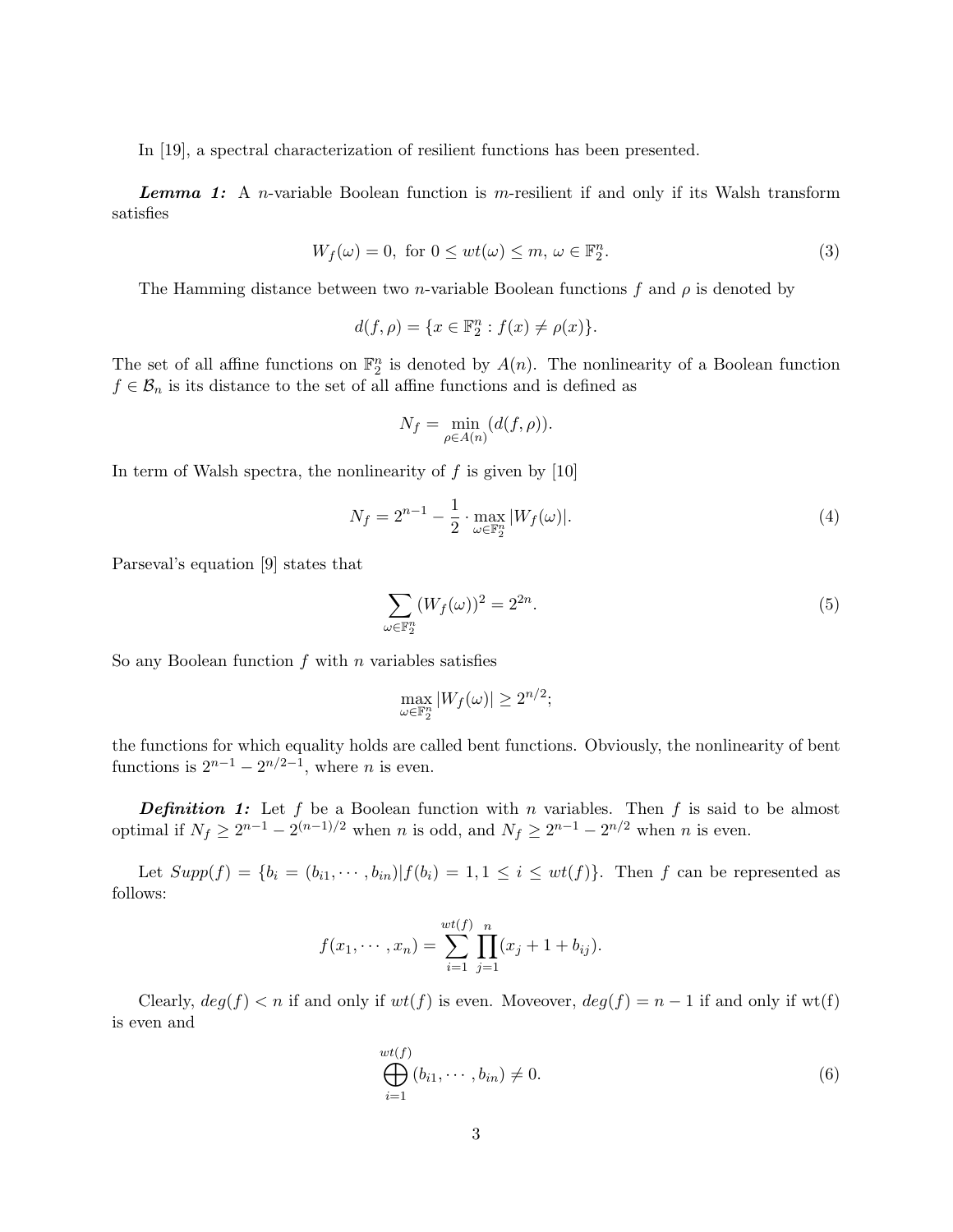*Definition 2:* The algebraic immunity  $AI(f)$  of a n-variable Boolean function  $f \in \mathbb{F}_2^n$  is defined to be the lowest degree of nonzero functions *g* such that  $fg = 0$  or  $(f + 1)g = 0$ .

*Definition 3:* Let *n* be the number of variables, a Boolean function with *n* variables *f* belongs to the correlation class  $M_f$  defined by

$$
\langle wt(f), deg(f), AI(f); \delta_n, \delta_{n-1}, \cdots, \delta_1 \rangle,
$$

where  $wt(f)$  is its Hamming weight,  $deg(f)$  is the algebraic degree of f,  $AI(f)$  algebraic immunity and  $\delta_i = wt(f|_{x_i=0}) - wt(f|_{x_i=1})$ , for any  $1 \leq i \leq n$ .

*Definition 4:* Let *f*,*g* are two Boolean functions with n variables. The equivalence relation *R* is defined by

$$
f\mathcal{R}g \Longleftrightarrow M_f = M_g.
$$

Generally,  $\langle wt(f), deg(f); \delta_n, \cdots, \delta_1 \rangle$   $(< wt(f); \delta_n, \cdots, \delta_1 \rangle$  is the correlation class without of the considering the algebraic immunity (the algebraic immunity and degree).Notice that, for  $1 \le j \le n$ , we can get  $\delta_j = \sum_{i=1}^{wt(f)} (-1)^{b_{ij}} = wt(f) - 2b_{*j}$ , where  $b_{*j} = \sum_{i=1}^{wt(f)} b_{ij}$ . Thus a simple conclusion can be reached as follows:

*Proposition 1:* For two Boolean functions *f* and *g*,  $deg(f) \geq n-1$ . If  $g \in M_f$ , then  $LT(g) = LT(f)$ , i.e. *f* and *g* have the same leading term.

**Definition 5:** Let  $p, q \in 0, \dots, 2^n, \zeta^0 = \langle p; \delta_n^0, \dots, \delta_1^0 \rangle, \zeta^1 = \langle q; \delta_n^1, \dots, \delta_1^1 \rangle$ . The operator class *∗* is defined by

$$
\zeta^0 * \zeta^1 = \zeta,
$$

where

$$
\zeta = \langle p + q; \delta_{n+1} = p - q, \delta_n = \delta_n^0 + \delta_n^1, \cdots, \delta_1 = \delta_1^0 + \delta_1^1 \rangle.
$$

Let  $\zeta^0 \times \zeta^1$  denote the set

$$
\{h \in \{0,1\}^{2^{n+1}} | h = f || g = (1 + x_{n+1})f + x_{n+1}g, f \in \zeta^0, g \in \zeta^1\}.
$$

The following Lemma in [1] enable to decompose correlation classes recursively.

#### *Lemma 2 (Decomposition):*

$$
\zeta = \bigcup_{\zeta^0 * \zeta^1 = \zeta} \zeta^0 \times \zeta^1.
$$

*Definition 4:* Let  $\zeta = \langle m, d, ai; \delta_n, \delta_{n-1}, \cdots, \delta_1 \rangle$ . The mirror class of  $\zeta$  is the class

$$
\hat{\zeta} = \langle m, d, ai; -\delta_n, -\delta_{n-1}, \cdots, -\delta_1 \rangle. \tag{7}
$$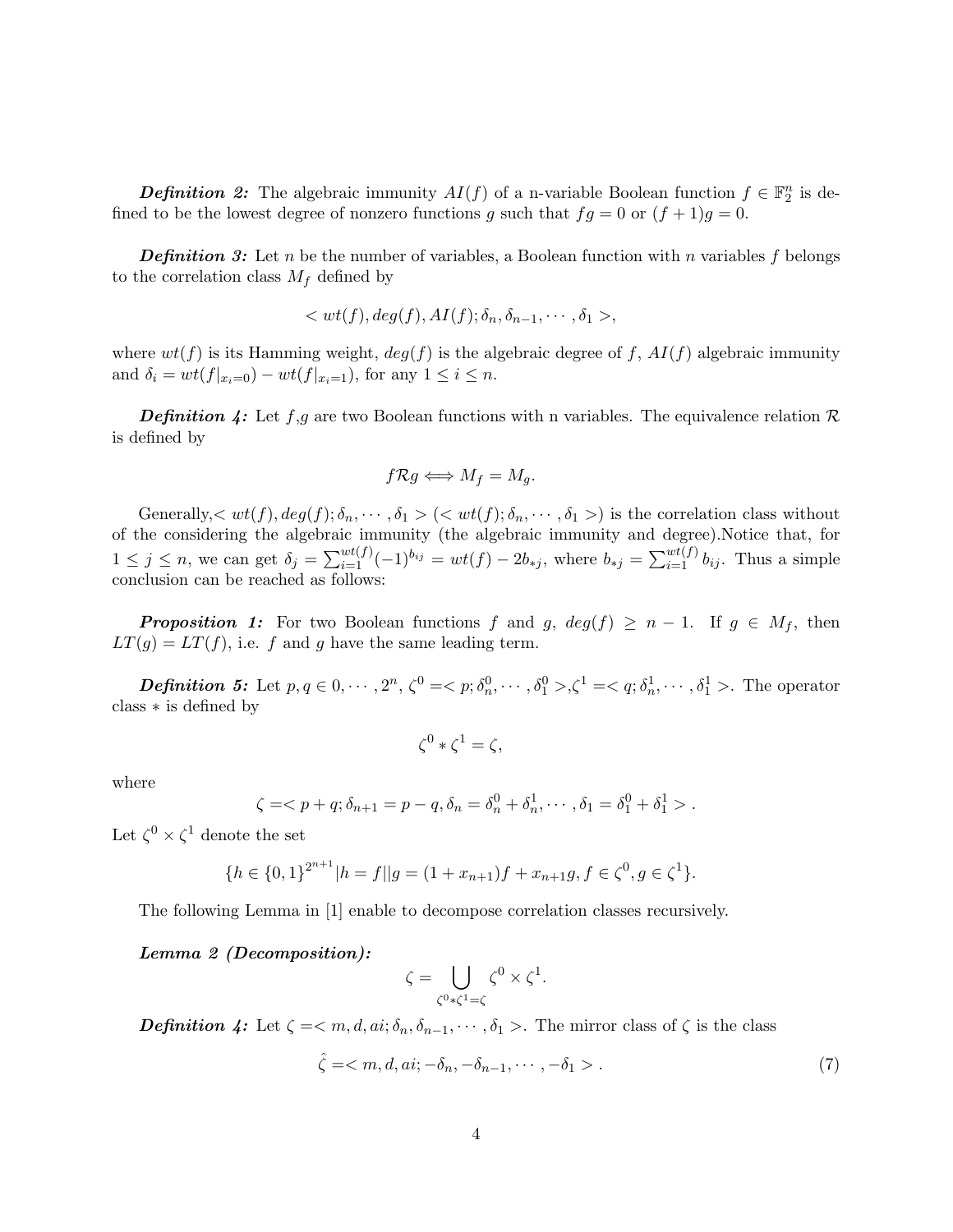An  $r^{th}$  order Reed-Muller code  $R(r, n)$  is the set of all binary strings(vectors) of length  $2^n$  associated with the Boolean polynomials  $f(x_1, x_2, \dots, x_n)$  of degree at most r. The collection of the Boolean functions with the leading term  $LT(f)$  consists of the coset  $f + R(deg(f) - 1, n)$ .

### *Notation 1:*

$$
H_f = M_f \bigcap (f + R(deg(f) - 1, n)),
$$
  

$$
\hat{H}_f = \hat{M}_f \bigcap (f + R(deg(f) - 1, n)),
$$

where n is the number of variables of *f*.

So, Proposition 1 can be written as  $g \in H_f$ , if  $deg(f) \geq n-1$  and  $g \in M_f$ .

*Definition 6:* Let *f* be a Boolean function with *n* variables and Hamming weight 2*m*. Then, f is first-order correlation-immune when  $wt(f|_{x_i=0}) = wt(f|_{x_i=1}) = m$ , for any  $1 \leq i \leq n$ .

It is easily seen that  $\zeta = \hat{\zeta}$  if and only if  $\forall f \in \zeta$  is a first-order correlation-immune. Besides,  $f \in \zeta \Leftrightarrow \hat{f} \in \hat{\zeta}$ , where  $\hat{f} = f(x \bigoplus 1)$  denotes the reverse of the string *f*. As a consequence, the two classes have the same cardinality:  $|\zeta| = |\hat{\zeta}|$ .

*Proposition 2:* The algebraic degree, algebraic immunity and nonlinearity of a Boolean function *f* are invariant under an affine transformation towards its input (i.e.  $g(x) = f(Ax \bigoplus b)$ , where  $A \in GL_n(\mathbb{F}_2)$  and  $b \in \mathbb{F}_2^n$ ).

## **3 Degree Optimized 1-Resilient Functions with Optimal Algebraic Immunity**

*Proposition 3 [4]:* Let *f*, *g* be two Boolean functions on the variables  $x_1, x_2, \dots, x_n$  with  $AI(f)$  = *d*<sub>1</sub> and  $AI(g) = d_2$ . Let  $h = (1 + x_{n+1})f + x_{n+1}g \in \mathbb{F}_2^{n+1}$ . Then

1) If  $d_1 \neq d_2$ , then  $AI_{n+1}(h) = mind_1, d_2 + 1$ .

2) If  $d_1 = d_2 = d$ , then  $d \leq AI_{n+1}(h) \leq d+1$ , and  $AI_{n+1}(h) = d$  if and only if there exists  $f_1, g_1 \in \mathbb{F}_2^n$  of algebraic degree d such that  $f * f_1 = 0, g * g_1 = 0$  or  $(1 + f) * f_1 = 0, (1 + g) * g_1 = 0$ and  $deg(f_1 + g_1) \leq d - 1$ .

*Construction 1:* Let *n* be any odd integer such that  $n \geq 3$  and f is a balanced Boolean function with maximum degree  $n-1$  and optimal algebraic immunity  $(n+1)/2$ , i.e.  $f \in \lt 2^{n-1}, n-1$ 1*,*( $n + 1$ )/2;  $\delta_n$ ,  $\cdots$ ,  $\delta_1$  >. Let

$$
h = (1 + x_{n+1})f + x_{n+1}g \in \mathbb{F}_2^{n+1},
$$

where  $g \in \hat{H}_f$ .

Notice  $\hat{H}_f$  is not empty for any Boolean function  $f$  aforementioned because of  $\bar{f} = f + 1 \in \hat{H}_f$ . Besides, there is another trivial element  $\hat{f}$  in  $\hat{H}_f$ .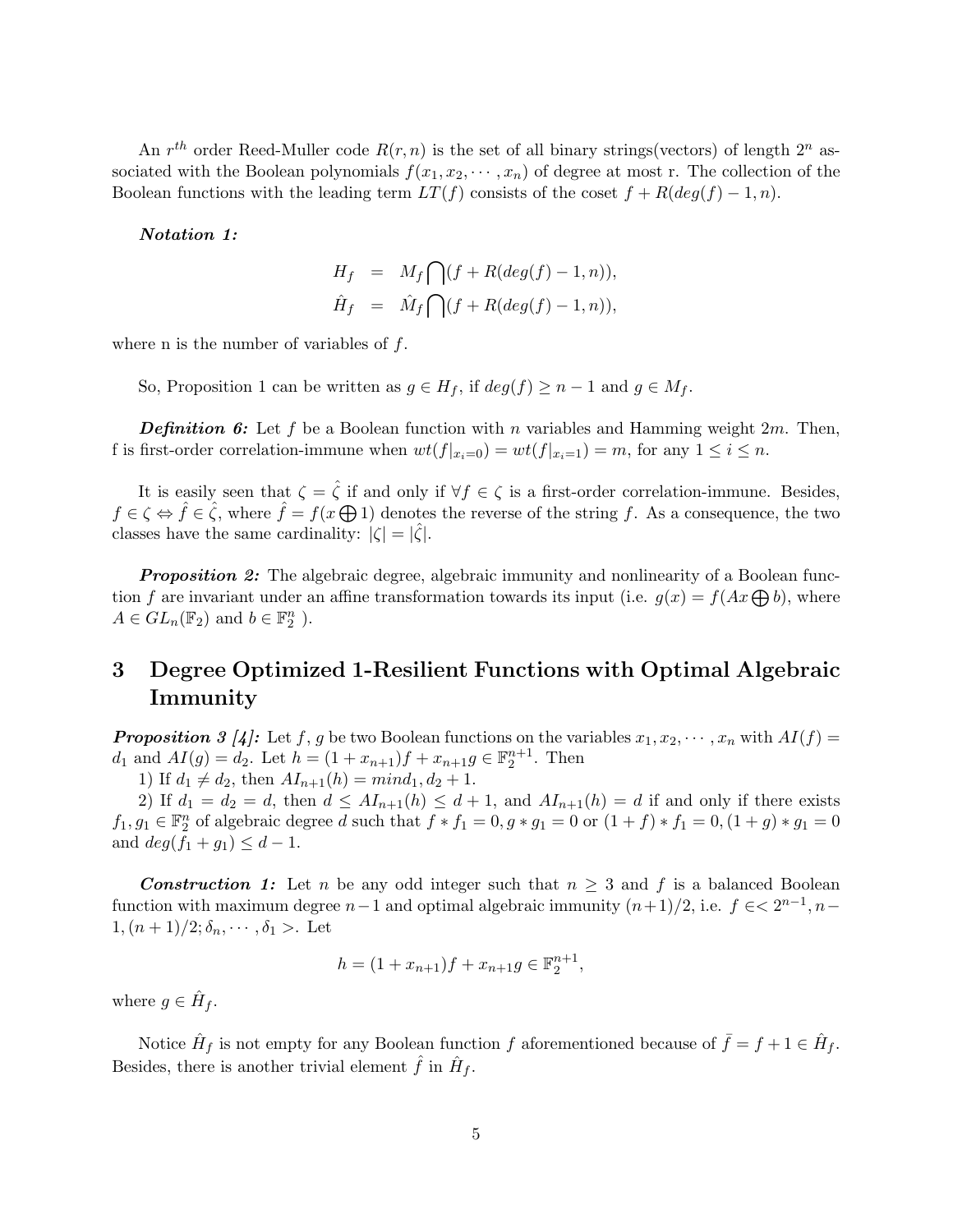**Theorem 1:**  $h \in \mathbb{F}_2^{n+1}$  in Construction 1 is 1-resilient Boolean function with maximum degree and optimal algebraic immunity, if  $g \in \hat{M}_f$ .

*Proof:* If  $g \in \hat{M}_f$ , due to Proposition 1, *f* and *g* have the same leading term of degree *n* − 1 (i.e.  $g \in \hat{H}_f$  and *h* is the concatenation of *f* and *g*,  $deg(h) \leq n-1$ . Besides, *h* contains the monomial *LT*(*f*), so we have  $h \in \langle 2^n, n-1, A_I(h); 0, 0, \cdots, 0 \rangle$ , which is 1-resilient function of optimized degree. Using Proposition 3,  $(n + 1)/2 \leq AI(h) \leq (n + 3)/2$  for  $AI(f) = AI(g) = (n + 1)/2$ . However,  $AI(h)$  is upper bounded by  $(n+1)/2$ , so *h* has maximum algebraic immunity  $(n+1)/2$ . Thus  $h \in \mathbb{R}^2$   $\{2^n, n-1, (n+1)/2; 0, 0, \cdots, 0\}$ .

*Theorem 2:* The nonlinearity of *h* in Construction 1 is  $N_h \geq N_f + N_g$ .

Proof: Let 
$$
x = (x', x_{n+1}), \omega = (\omega', \omega_{n+1}) \in \mathbb{F}_2^{n+1}
$$
.  
\n
$$
W_h(\omega) = \sum_{x \in \mathbb{F}_2^{n+1}} (-1)^{\omega \cdot x \oplus h(x)}
$$
\n
$$
= \sum_{x \in \mathbb{F}_2^{n+1}} (-1)^{\omega' \cdot x' \oplus \omega_{n+1} x_{n+1} \oplus (1+x_{n+1}) f(x') \oplus x_{n+1} g(x')}
$$
\n
$$
= \sum_{x' \in \mathbb{F}_2^n} (-1)^{f(x') \oplus \omega' \cdot x'} + (-1)^{\omega_{n+1}} \sum_{x' \in \mathbb{F}_2^n} (-1)^{g(x') \oplus \omega' \cdot x'}
$$
\n
$$
= W_f(\omega') + (-1)^{\omega_{n+1}} W_g(\omega')
$$
\n(8)

 $By(4)$ , we have

$$
N_h \ge N_f + N_g.
$$

In particular, for  $g = \bar{f}$  or  $\hat{f}$ ,  $N_h = 2N_f$ .

Next, we want to figure out whether there is an nontrivial function in  $\hat{H}_f$  (i.e.  $g \neq \bar{f}, \hat{f}$ ). This can convert to proofing whether there is a third element in  $H_f$  besides  $f$  and  $f + 1$ . The answer seems yes, but it has not been proofed yet. So we leave it as an open problem.

However, another property is enough:

*Proposition 4:* A pair of Boolean functions with n variables  $(f^*, g^*)$  deduced from a given  $f \in \mathbb{F}_2^n$  can always be found, where *f* is defined in Construction 1,  $deg(f^*) = n - 1$ ,  $AI(f^*) =$  $(n+1)/2$ ,  $N_{f^*} = N_f$  and  $g^* \in \hat{H}_{f^*}, g^* \neq \hat{f}, \bar{f}.$ 

*Proof:* Let us consider the affine transformations:  $f(x) \mapsto f(Ax \oplus b)$ , where  $A \in GL_n(\mathbb{F}_2)$ and  $b \in \mathbb{F}_2^n$ .

Recall 
$$
Supp(f) = \{b_i = (b_{i1}, \dots, b_{in}) | f(b_i) = 1, 1 \le i \le wt(f) = 2^{n-1}\}\
$$
, where  $b_i < b_j$  means

$$
b_{ik} < b_{jk}, b_{ik+1} = b_{jk+1}, b_{ik+2} = b_{jk+2}, \cdots, b_{in} = b_{jn}, \exists 1 \leq k \leq n.
$$

Let  $(n, 2^{n-1})$  matrix  $S_f = (b_1, b_2, \dots, b_{2^{n-1}})$ .  $rank(S_f) \leq n$ , and any two columns of  $S_f$  are distinct. Therefore, its rank is *n*, or else there must be a *k*, s.t.  $b_{1k} = b_{2k} = \cdots = b_{2^{n-1}k}$ , which indicates  $f_0 =$  $0, f_1 = 1$  or  $f_0 = 1, f_1 = 0$  for  $f = (1 + x_k)f_0 + x_kf_1$ , where  $f_0, f_1 \in F_2[x_1, \dots, x_{k-1}, x_{k+1}, \dots, x_n]$ .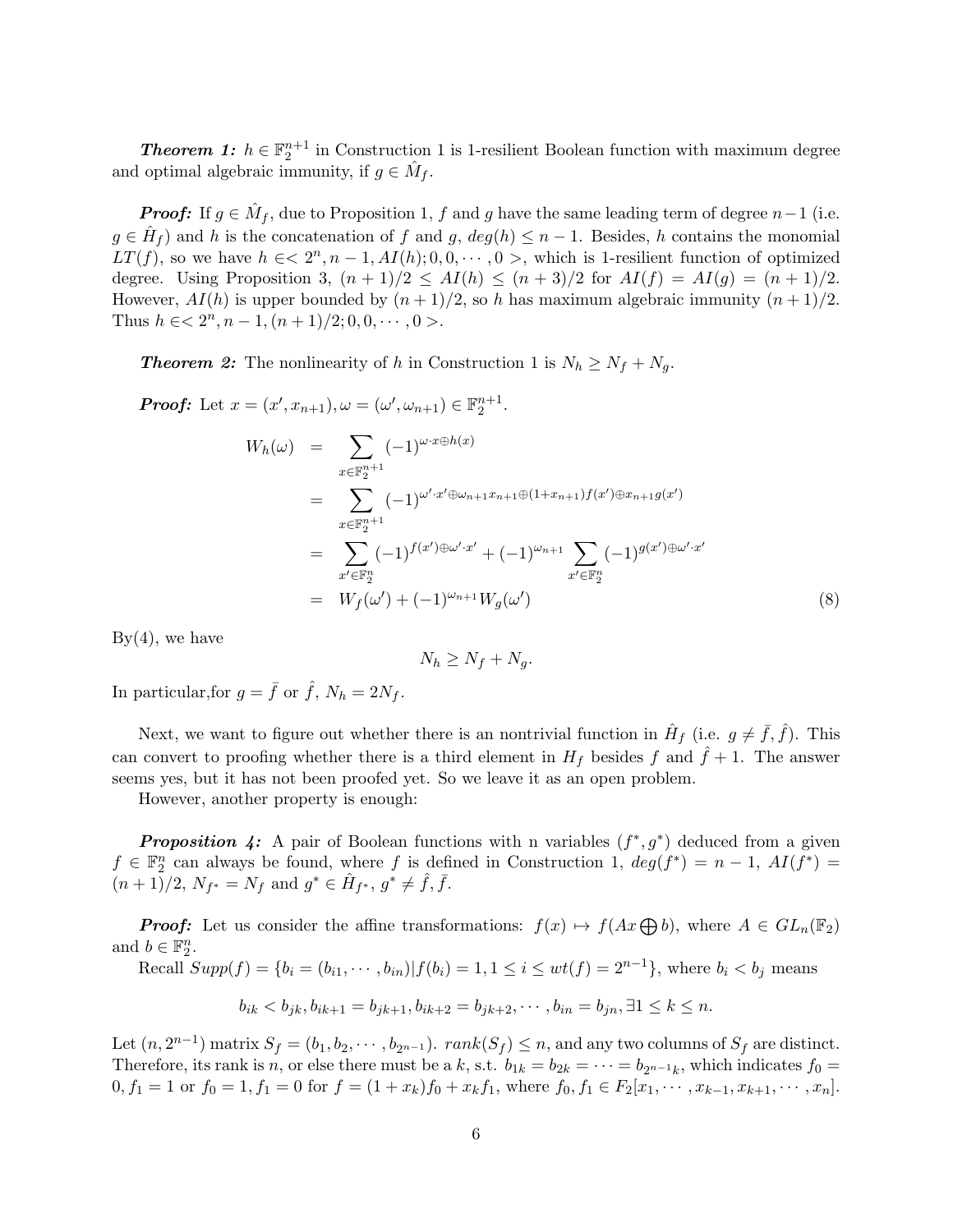But the latter case is contrary to  $deg(f) = n - 1$ , where  $n \geq 3$ .  $S_f$  can be regarded as a generating matrix and all of its codewords consist of the space of dimension n. Therefore, there are 2*<sup>n</sup>* distinct codewords. The weight distribution of them denotes  $\{w_0, w_1, \dots, w_{2^{n-1}}\}$ , so at least  $2^{n-1}$  pairs of codewords has the same weight.

It can be seen that

$$
\langle \delta_n(f), \cdots, \delta_1(f) \rangle \neq \langle 0, \cdots, 0 \rangle
$$

because of Siegenthaler's upper bound.

1) If there is a *t*, s.t.  $1 \le t \le n$ ,  $\delta_t = 0$ , then  $f(x \bigoplus 1_t) \in H_f$  and  $f(x \bigoplus 1_t) \ne f(x)$ , where  $1<sup>t</sup>$   $∈$   $\mathbb{F}_2^n$  denotes all of its coordinates are 0 except  $t<sup>th</sup>$ . Because there  $\exists k$ ,  $1 \leq k \leq n$  and  $k \neq t$ ,  $\sum_{i=1}^{wt(f)} b_{ik}$  is odd from (6),

$$
Supp(f(x \bigoplus 1_t)) \neq Supp(f).
$$

Clearly,  $f(x \oplus 1_t) \neq \hat{f} + 1$ . Thus we can choose  $(f(x), f(x \oplus 1_t) + 1)$  as a nontrivial pair  $(f^*, g^*)$ .

2) If all  $\delta \neq 0$ . If there exists  $\delta_s = \delta_t$ , where  $1 \leq s < t \leq n$ .  $s^{th}$  row differs from  $t^{th}$  row. A permutation matrix P can be used to swap  $x_s$  and  $x_t$ . Although  $S_{f(Px)} \neq S_f$ , a special case,  $Supp(f(Px)) = Supp(f)$  may be happen. In case of that situation, we can perform an invertible transformation to alter the rows of  $S_f$  except  $s^{th}$  and  $t^{th}$  rows. Thus an nontrivial pair of  $(f^*, g^*)$ can be obtained. If no two  $\delta s$  are the same, a invertible matrix  $A$  of dimension n may be employed to renew the generating matrix to  $S_{f(Ax)}$ , which has two different codewords of the same weight. Similarly, we can obtain a required  $(f^*, g^*)$ .

## **4 Concrete Realization**

This section presents a concrete realization using Boolean functions in [20] as *f*, which construction is as follows:

*Construction 2 [20]:*  $f(x)$  denotes a Boolean function on  $\mathbb{F}_2^n$  and  $Supp(f) = {B^i b_1} \mid 0 \le$  $i \leq 2^{n-1}$ , where  $0 \neq b_1 \in \mathbb{F}_2^n$ , *B* is the companion matrix of a primitive polynomial  $p(x) =$  $x^n + c_{n-1}x^{n-1} + \cdots + c_1x + 1$  over the field  $\mathbb{F}_2$ , i.e.

| $B =$ |  |  | $\left( \begin{array}{cccccc} 0 & 0 & \cdots & 0 \ 1 & 0 & \cdots & 0 & c_1 \ \cdots & \cdots & \cdots & \cdots & \cdots \ 0 & 0 & \cdots & 1 & c_{n-1} \end{array} \right)$ |  |
|-------|--|--|------------------------------------------------------------------------------------------------------------------------------------------------------------------------------|--|
|       |  |  |                                                                                                                                                                              |  |
|       |  |  |                                                                                                                                                                              |  |

**Theorem 3[20]:**  $f$  has maximum degree n-1 and algebraic immunity  $\lceil n/2 \rceil$ . Besides, it reaches a high nonlinearity, which is better than [5].

Now, a class of 1-resilient Boolean functions which is still degree maximized and algebraic immunity optimized has been possessed by using *f* aforementioned.

*Example 1:* Let *f* denote a Boolean function on  $\mathbb{F}_2^5$  from Construction 2 and  $Supp(f)$  =  ${B^i b_1 | 0 \le i \le 2^4}$ , where  $b_1 = (1, 0, 0, 0, 0)^T \in \mathbb{F}_2^5$ . When  $p(x) = x^5 + x^2 + 1$ , f has nonlinearity 10.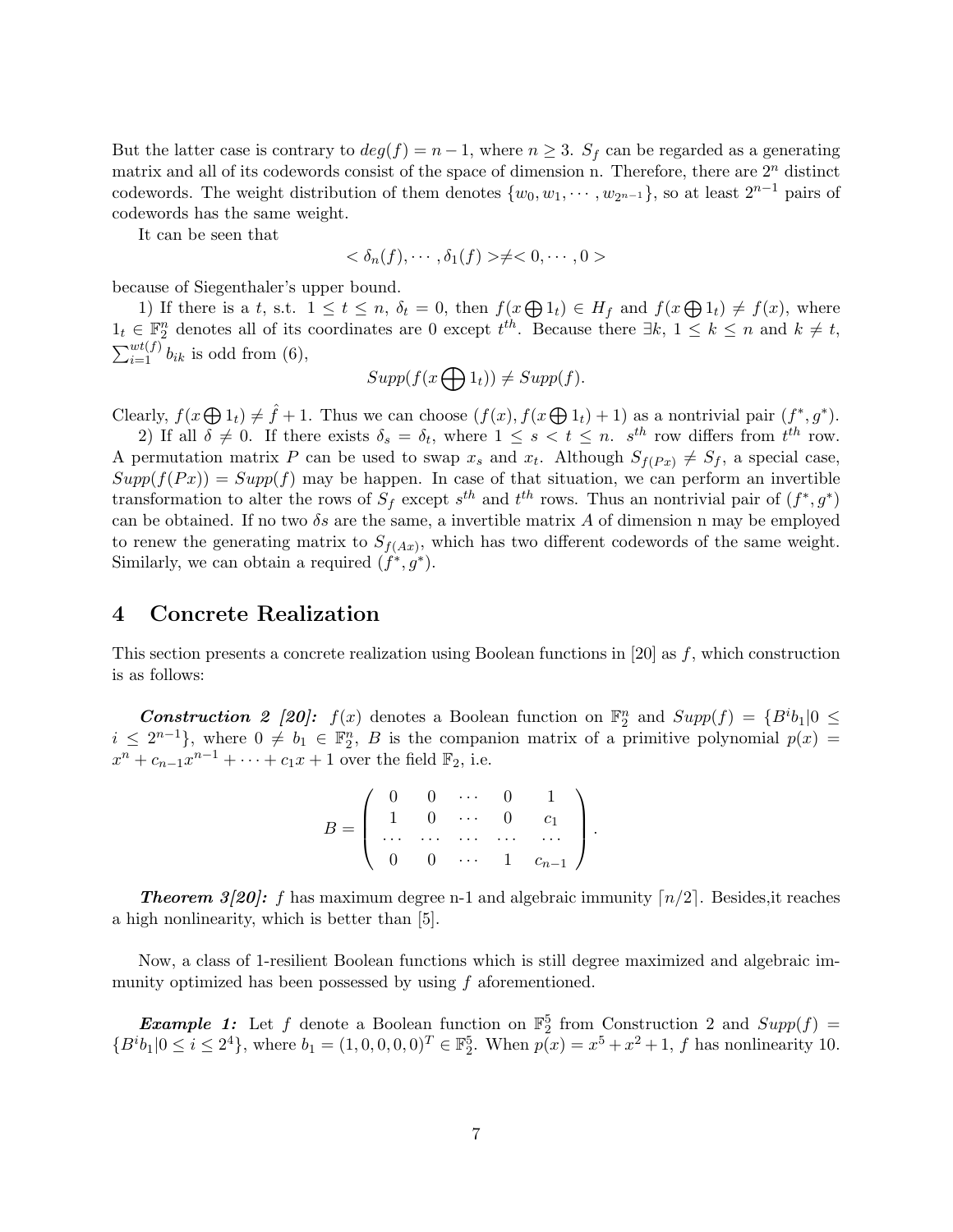By choosing  $g = f(Ax \bigoplus b) + 1$ ,  $b = (1, 0, 0, 0, 0)^T$  and

$$
A = \left(\begin{array}{cccc} 1 & 1 & 0 & 0 & 0 \\ 0 & 1 & 0 & 0 & 0 \\ 0 & 0 & 1 & 0 & 0 \\ 0 & 0 & 0 & 1 & 0 \\ 0 & 0 & 0 & 0 & 1 \end{array}\right),
$$

we can get a 1-resilient function  $h \in \mathbb{F}_2^6$ ,  $AI(h) = 3$ ,  $deg(h) = 4$  and  $N_h = 2^5 - 2^3 = 24$ , which is almost optimal. The following is the truth table of *h*:

### 6*DA*6*C*82*D*52953*BD*2*.*

*Remark:* The nonlinearity of *h* is determined by the based functions *f* and *g*, which is not almost optimal in [20] for a large *n*. So it is hard to obtain *h* with almost optimal nonlinearity on large variables so far. Fortunately, we may achieve this goal by employing base functions with better nonlinearity in the future.

## **5 1-Resilient Functions with Sub-Optimal Algebraic Immunity**

Generally, we can get a extended version of Construction 1 for any  $n \geq 2$ . This class of Boolean functions can achieve sub-optimized algebraic immunity.

*Construction 3:* let *n* be any integer such that  $n \geq 2$  and f is a balanced Boolean function with maximum degree  $n-1$  and optimal algebraic immunity  $\lfloor (n+1)/2 \rfloor$ , i.e.  $f \in \leq 2^{n-1}, n-1, (n+1)/2$  $1)/2$ ;  $\delta_n$ ,  $\cdots$ ,  $\delta_1$  >. Let

$$
h = (1 + x_{n+1})f + x_{n+1}g \in \mathbb{F}_2^{n+1},
$$

where  $g \in \hat{H}_f$ .

**Theorem 4:**  $h \in \mathbb{F}_2^{n+1}$  in Construction 3 is 1-resilient Boolean function with maximum degree and algebraic immunity at least  $\lfloor (n+1)/2 \rfloor$ , if  $g \in \hat{M}_f$ .

*Example 2:* We use the function  $f \in \mathbb{F}_2^{16}$ , where  $N_f = 32556$  [20], then *h* is 1-resilient function with sub-optimal algebraic immunity and  $N_h \geq 65112$ .

### **6 Conclusion**

In this paper, we have described a technique for constructing a class of 1-resilient functions with maximum degree and optimal algebraic immunity on even number variables. Unfortunately, this construction only results a part of the entire functions belong to  $\langle 2^n, n-1, (n+1)/2; 0, 0, \cdots, 0 \rangle$ . Because it has other subsets

$$
< 2^{n-1}, n-1, (n+1)/2; \delta_n, \cdots, \delta_1 > \varkappa < 2^{n-1}, n-1, (n-1)/2; -\delta_n, \cdots, -\delta_1 > , < 2^{n-1}, n-2, (n+1)/2; \delta_n, \cdots, \delta_1 > \varkappa < 2^{n-1}, d, (n+1)/2; -\delta_n, \cdots, -\delta_1 > ,
$$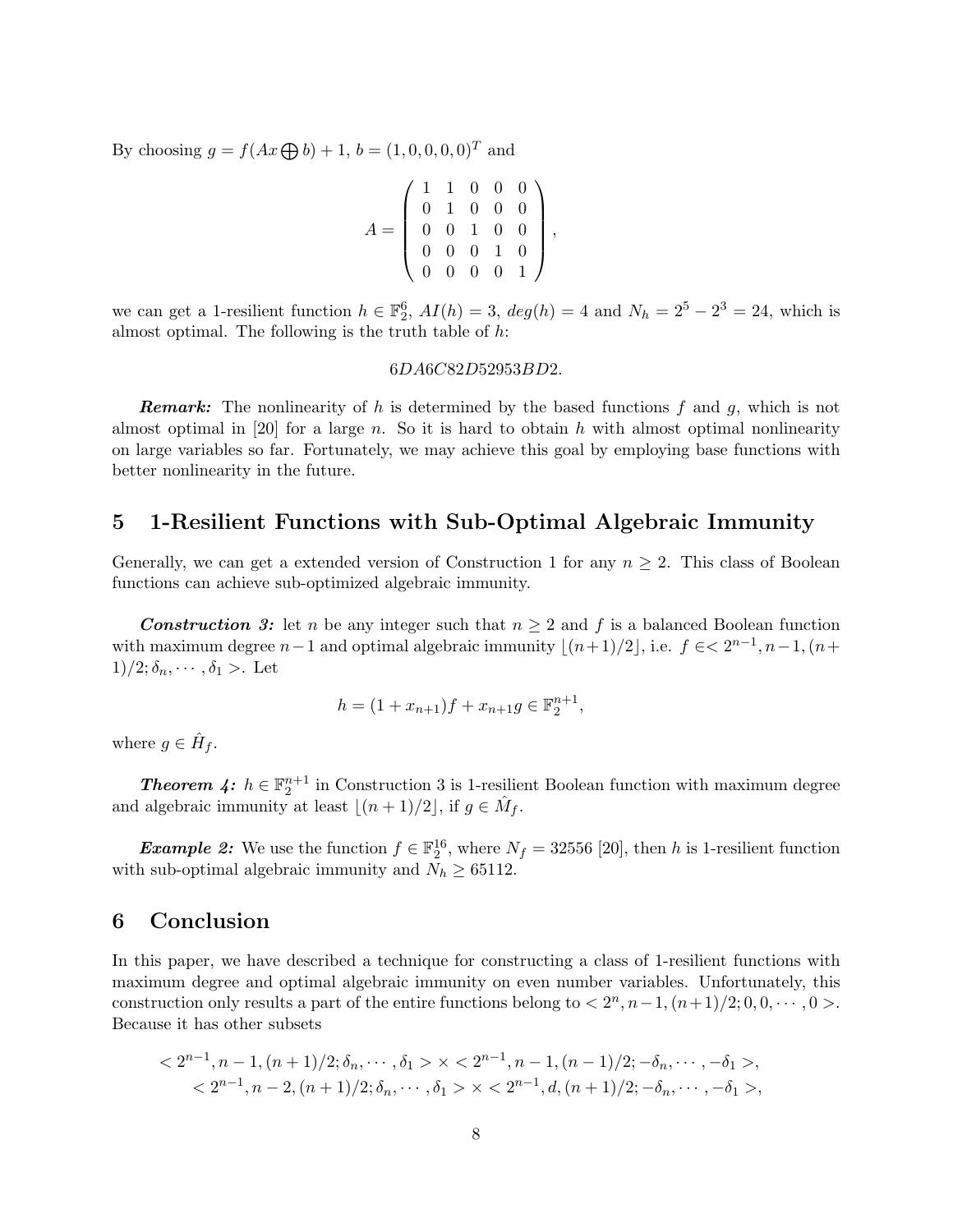where  $n \geq 3$  is odd,  $d < n-2$ . That is, g do not have to be an affine transformation of f towards input *x*. The characteristic of those classes are so far hard to predict. The best nonlinearity of Construction 1 is unknown except for a small number of variables. Hence we gain almost optimal functions *h* with 6 variables. The adaptability of Construction 1 enable us to get the functions with a higher nonlinearity by introducing balanced functions f with better nonlinearity than [20] in the future. In the end, we present a larger class of 1-resilient Boolean functions with sub-optimal Algebraic immunity.

## **References**

- [1] J.-M Le Bars and A. Viola, "Equivalence classes of Boolean functions for first-order correlation," IEEE Transactions on Information Theory, vol. 56, no. 3, pp. 1247-1261, Mar, 2010.
- [2] P. Camion, C. Carlet, P. Charpin, and N. Sendrier, "On correlation-immune functions," in Advances in Cryptology - CRYPTO'91 (Lecture Notes in Computer Sceince). Berlin, Germany: Springer-Verlag, 1992, vol. 547, pp. 86-100.
- [3] C.Carlet, "On bent and highly nonlinear balanced / resilient functions and their algebraic immunities," Proceedings of AAECC 16, LNCS 3857, pp. 1-28, 2006.
- [4] C. Carlet, D. K. Dalai, K. C. Gupta and S. Maitra, "Algebraic immunity for cryptographically significant Boolean functions: Analysis and construction," IEEE Transactions on Information Theory, vol. 52, no. 7, pp. 3105-3121, Jul, 2006.
- [5] C.Carlet and K.Feng, "An infinite class of balanced functions with optimal algebraic immunity, good immunity to fast algebraic attacks and good nonlinearity," in Proc. Advances in Cryptology-ASIACRYPT, Nerlin, Germany, 2008, vol. 5350, Lecture Notes in Computer Science, pp 425-440.
- [6] S. Chee, S. Lee, D. Lee and S. H. Sung, "On the correlation immune functions and their nonlinearity," in Advances in CryptologyAsiacrypt'96 (Lecture Notes in Computer Sceince). Berlin, Germany: Springer-Verlag, 1997, vol. 1163, pp. 232-243.
- [7] D. K. Dalai, K. C. Gupta, S. Maitra, "Notion of algebraic immunity and its evaluation related to fast algebraic attacks," In Second International Workshop on Boolean Function Cryptography and Applications, 2006.
- [8] J. F. Dillon, Elementary Hadamard difference set, Ph.D. Thesis, University of Maryland, 1974.
- [9] F.J. MacWilliams and N.J.A. Sloane, The Theory of Error-Correcting Codes, Amsterdam, The Netherlands: North-Holland, 1977.
- [10] W. Meier and O. Staffelbach, "Nonlinearity criteria for cryptographic functions," in Advances in Cryptology - EUROCRYPT'89 (Lecture Notes in Computer Sceince), Berlin, Germany: Springer-Verlag, 1990, vol. 434, pp. 549-562.
- [11] O. S. Rothaus, On 'bent' functions, Journal of Combinatorial Theory, Ser.A, vol. 20, pp. 300-305, 1976.